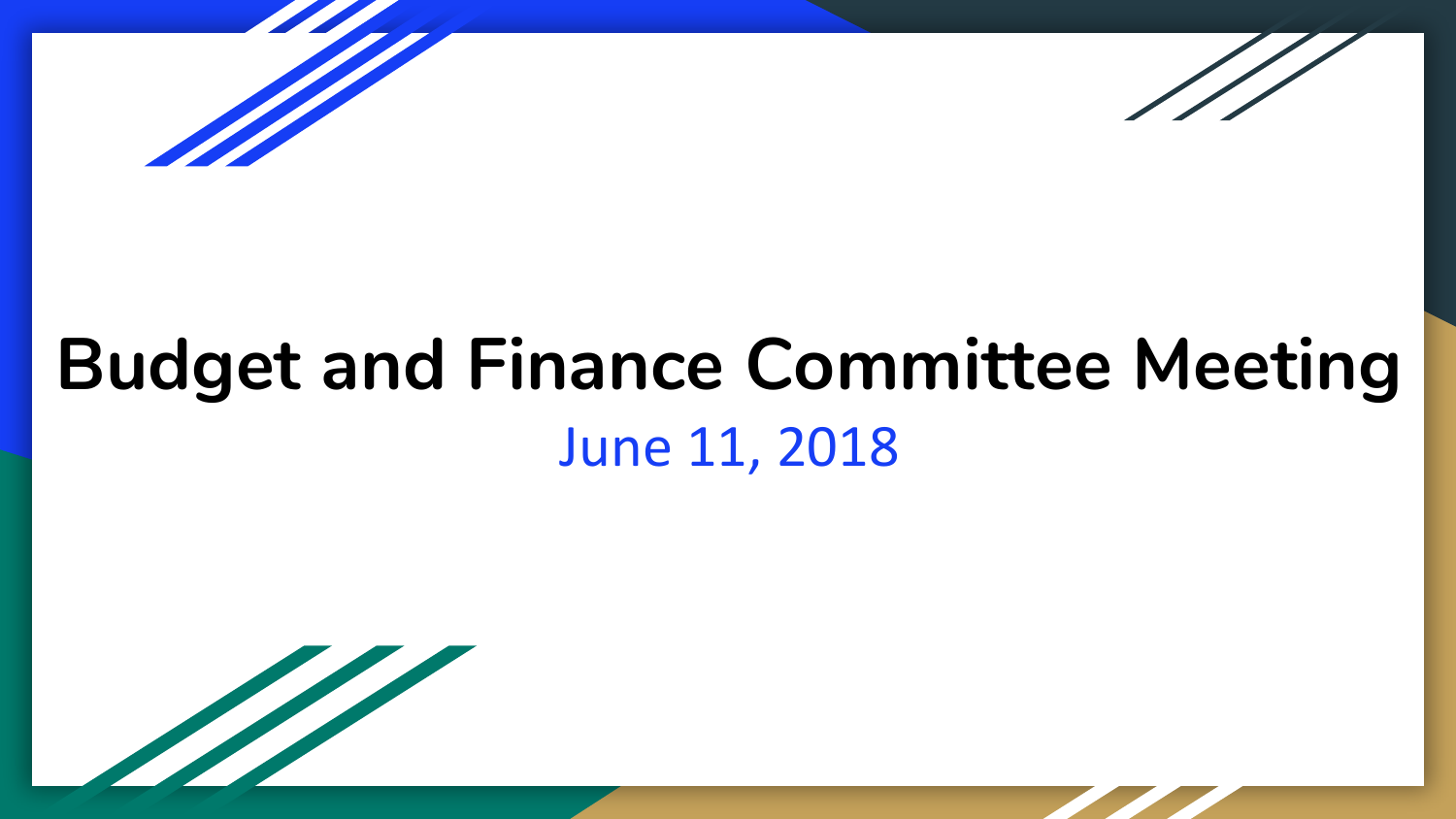# **Agenda**

- 1. Current budget status
- 2. Budget options
- 3. Recap
- 4. Budget Approval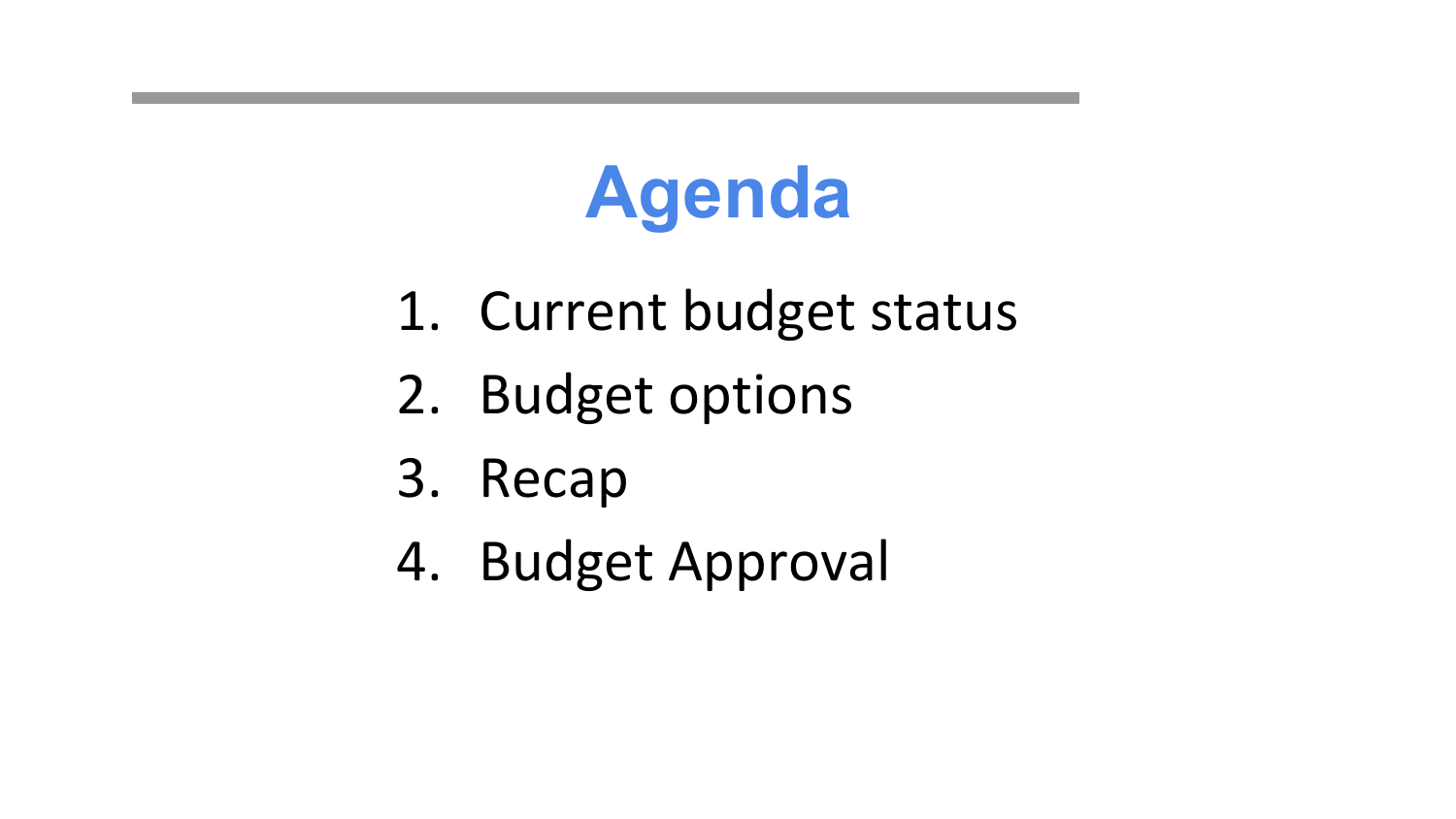

- Removed \$44,000 from Capital Projects Transfer
	- Flashing signs

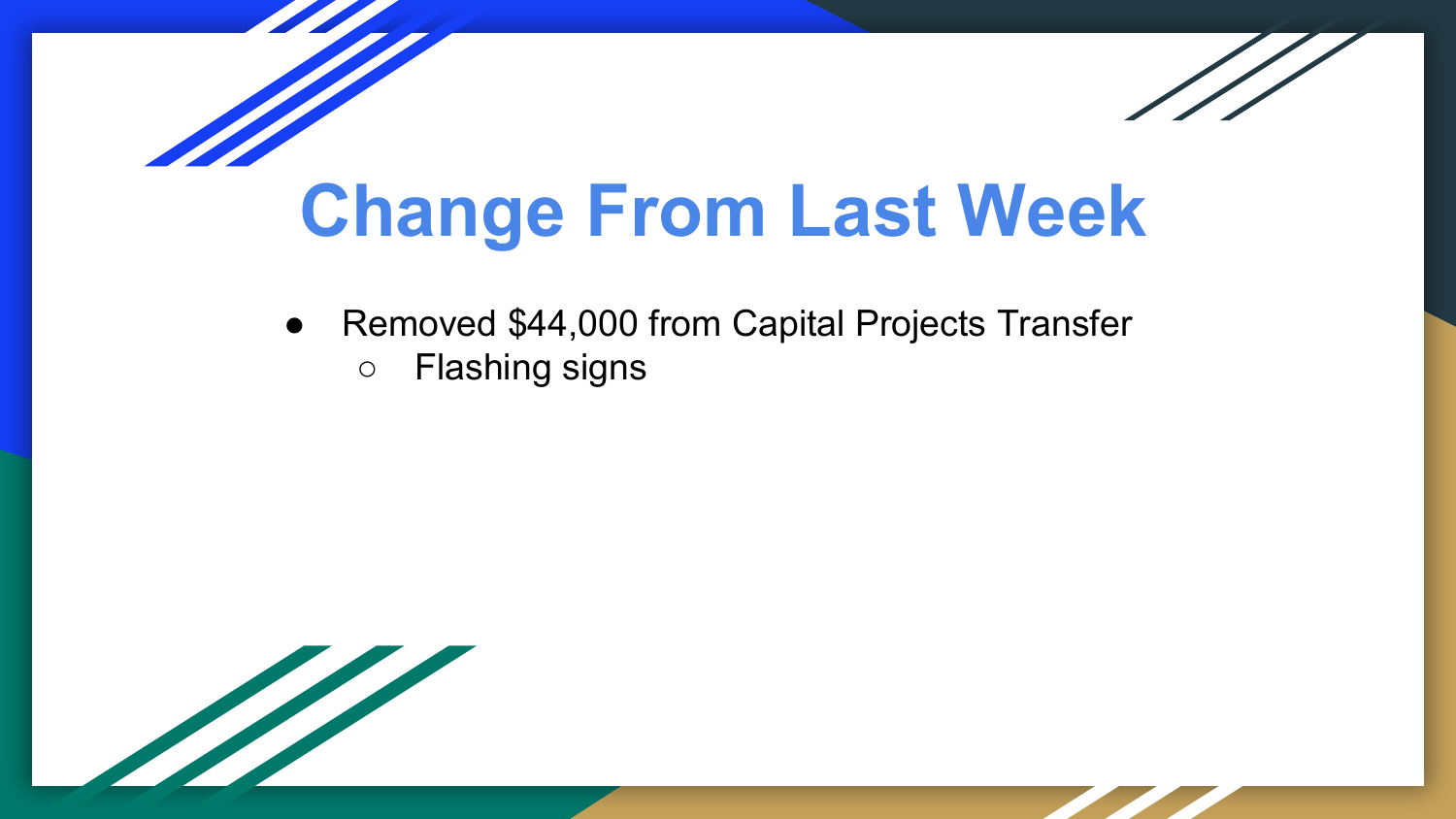### **Option 1- Proposed Final Budget Millage**

- Exp Reduced by \$44,000
- Tax increase .2331 mils
- New revenue \$156,253
- Total mils 30.1874
- \$100,000 assessment tax increase is \$23.31 per year
- \$1.94 per month.
- Increase of  $0.78%$

| <b>Item</b>             | 2018-19      |  |  |  |
|-------------------------|--------------|--|--|--|
| Revenue                 | \$32,410,146 |  |  |  |
| Expenses**              | 33,260,231   |  |  |  |
| <b>Excess (Deficit)</b> | (850, 085)   |  |  |  |
| <b>Use Committed FB</b> |              |  |  |  |
| <b>PSERS</b>            | 334,392      |  |  |  |
| <b>Capital Projects</b> | 301,267      |  |  |  |
| <b>KVA</b>              | 44,211       |  |  |  |
| Remaining               | (170, 216)   |  |  |  |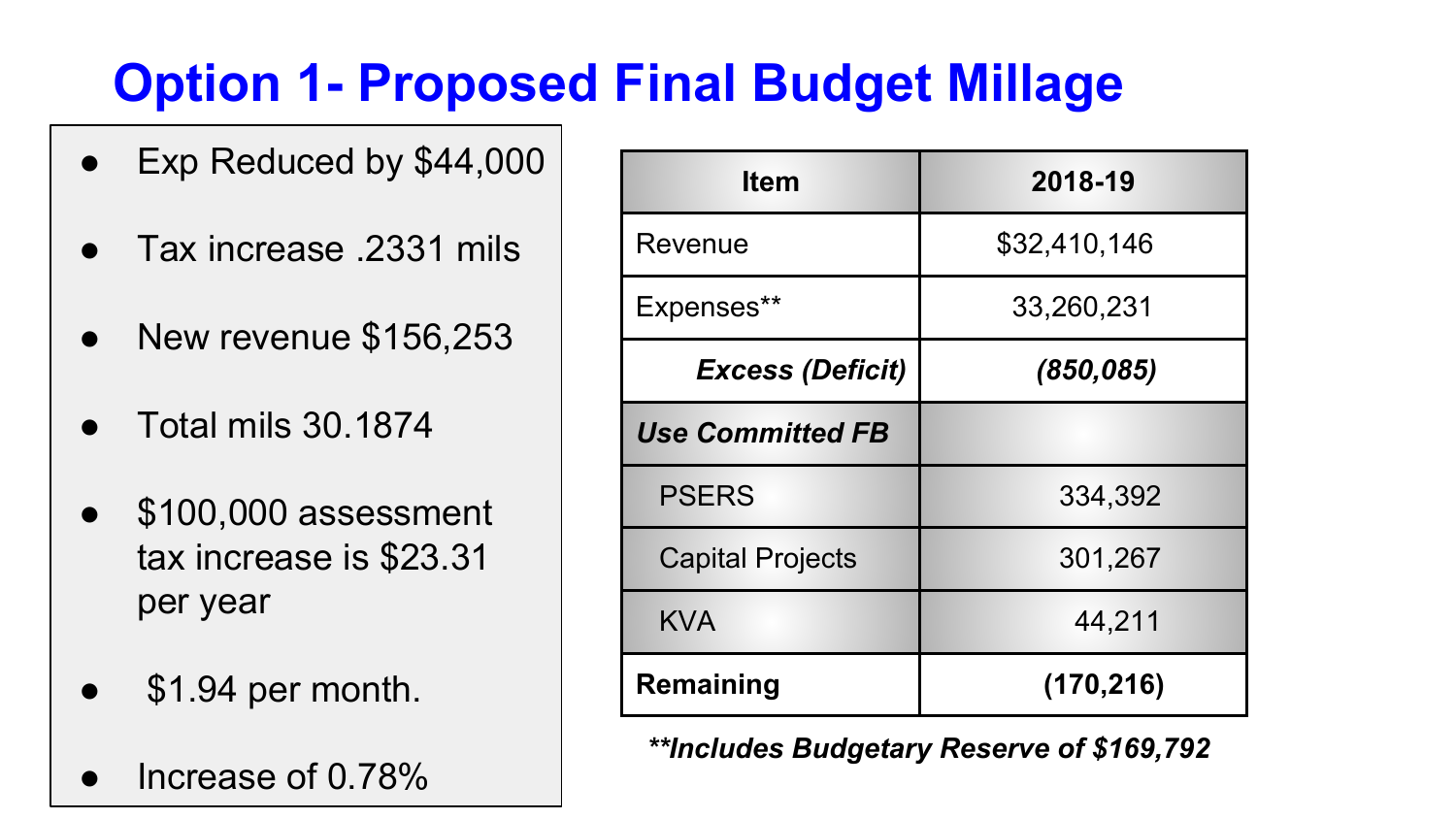#### **Option 2- Tax Increase of 2.4% Index**

- Exp Reduced by \$44,000
- Tax increase .7189 mils
- New revenue \$481,898
- Total mils 30.6732
- \$100,000 assessment tax increase is \$71.89 per year
- \$5.99 per month.
- Increase of  $2.4%$

| <b>Item</b>             | 2018-19      |  |  |  |
|-------------------------|--------------|--|--|--|
| Revenue                 | \$32,735,791 |  |  |  |
| Expenses**              | 33,260,231   |  |  |  |
| <b>Excess (Deficit)</b> | (524, 440)   |  |  |  |
| <b>Use Committed FB</b> |              |  |  |  |
| <b>PSERS</b>            | 334,392      |  |  |  |
| <b>Capital Projects</b> | 301,267      |  |  |  |
| <b>KVA</b>              | 44,211       |  |  |  |
| Remaining               | 155,429      |  |  |  |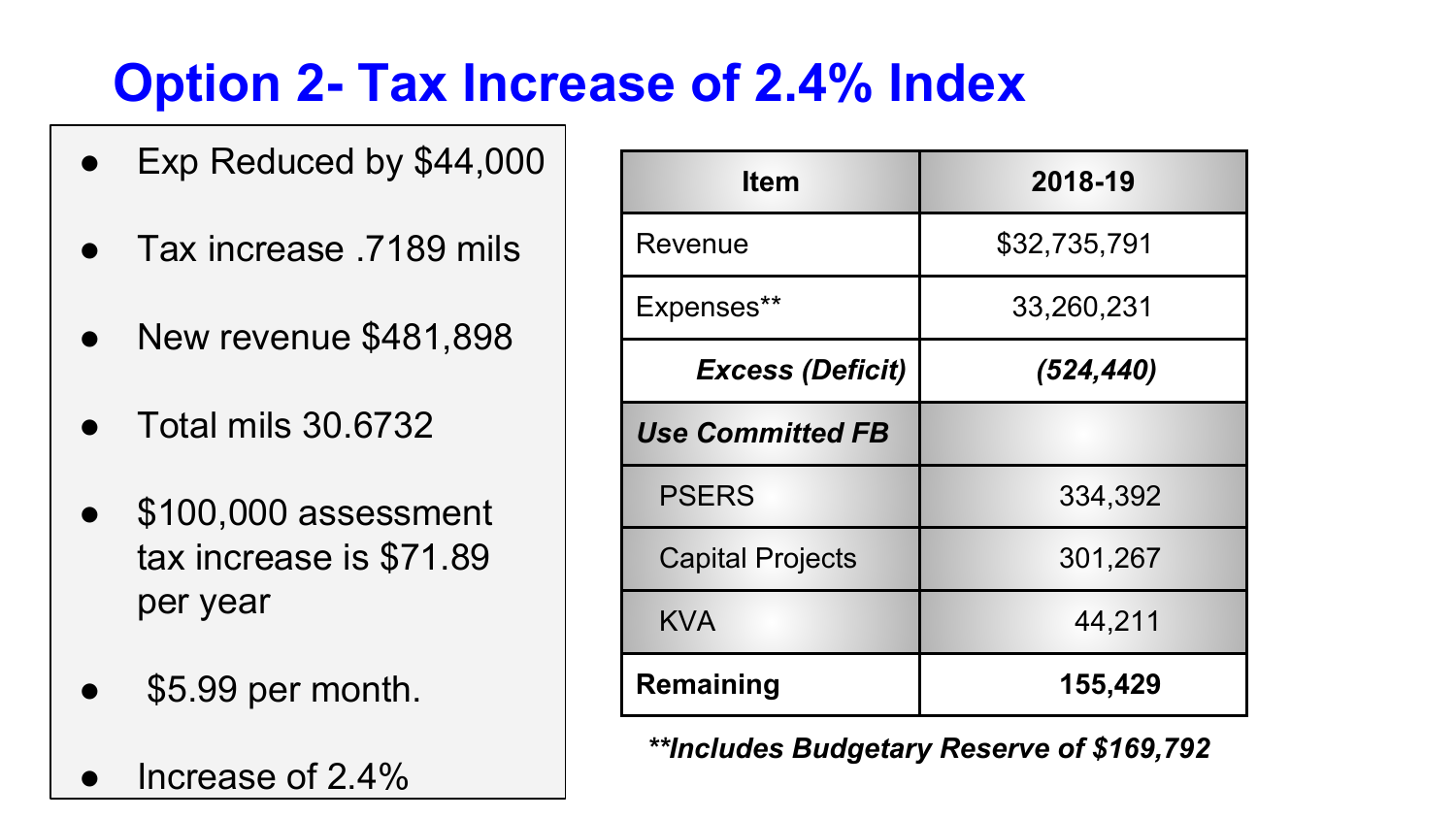#### **Option 3- Tax Increase of 1.2%**

- Exp Reduced by \$44,000
- Tax increase .3594 mils
- New revenue \$240,928
- Total mils 30.3137
- \$100,000 assessment tax increase is \$35.94 per year
- \$3.00 per month.
- Increase of 1.2%

| <b>Item</b>             | 2018-19      |  |  |  |
|-------------------------|--------------|--|--|--|
| Revenue                 | \$32,494,821 |  |  |  |
| Expenses**              | 33,260,231   |  |  |  |
| <b>Excess (Deficit)</b> | (765, 410)   |  |  |  |
| <b>Use Committed FB</b> |              |  |  |  |
| <b>PSERS</b>            | 334,392      |  |  |  |
| <b>Capital Projects</b> | 301,267      |  |  |  |
| <b>KVA</b>              | 44,211       |  |  |  |
| Remaining               | (85, 541)    |  |  |  |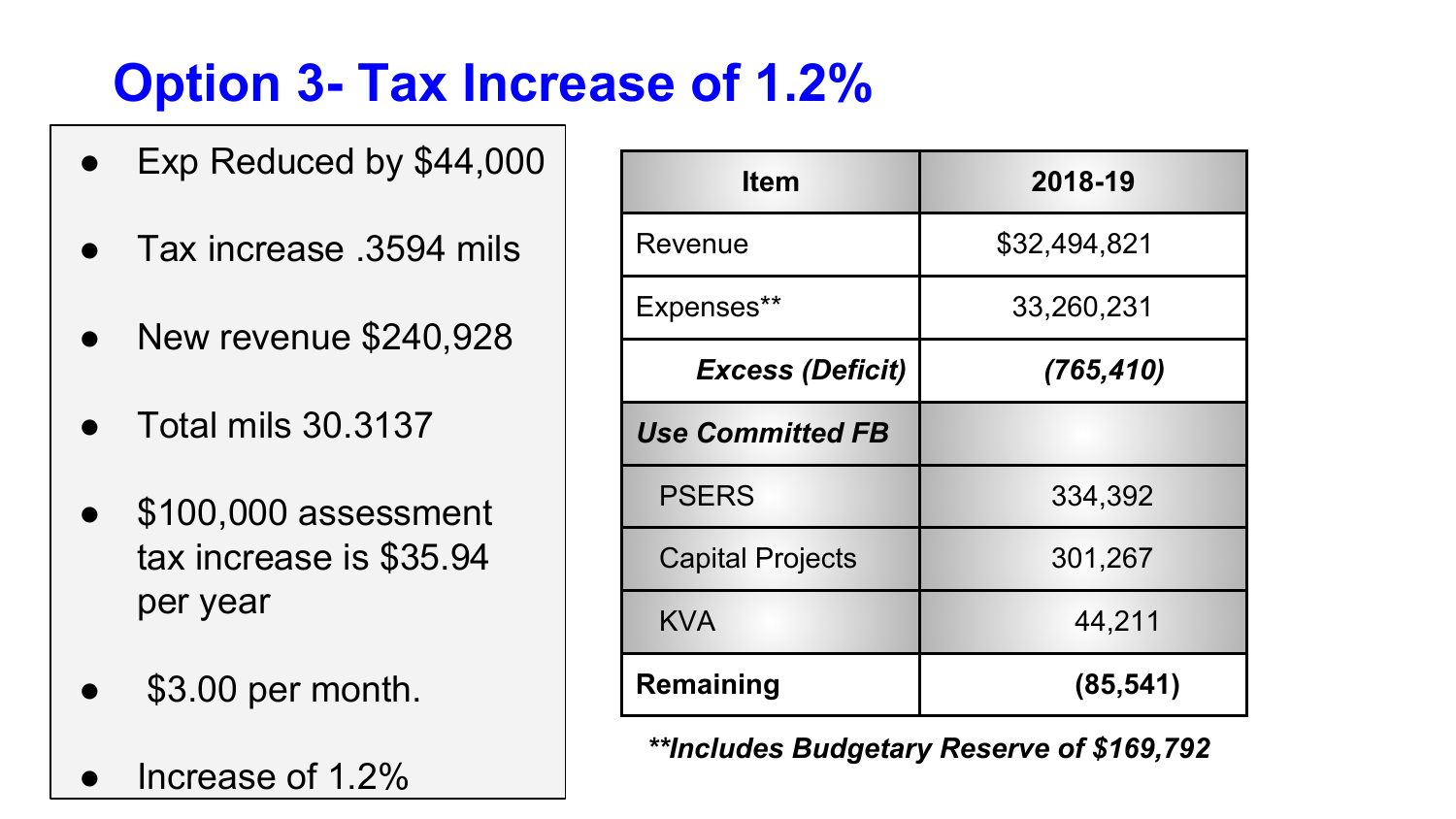#### **Option 4- No Tax Increase**

- Exp Reduced by \$44,000
- Tax increase 0 mils
- New revenue 0
- Total mils 29.9543
- \$100,000 assessment tax increase is \$0 per year
- \$0 per month.
- Increase of  $0.0\%$

| <b>Item</b>             | 2018-19      |  |  |  |
|-------------------------|--------------|--|--|--|
| Revenue                 | \$32,253,893 |  |  |  |
| Expenses**              | 33,260,231   |  |  |  |
| <b>Excess (Deficit)</b> | (1,006,338)  |  |  |  |
| <b>Use Committed FB</b> |              |  |  |  |
| <b>PSERS</b>            | 334,392      |  |  |  |
| <b>Capital Projects</b> | 301,267      |  |  |  |
| KVA                     | 44,211       |  |  |  |
| Remaining               | (326, 469)   |  |  |  |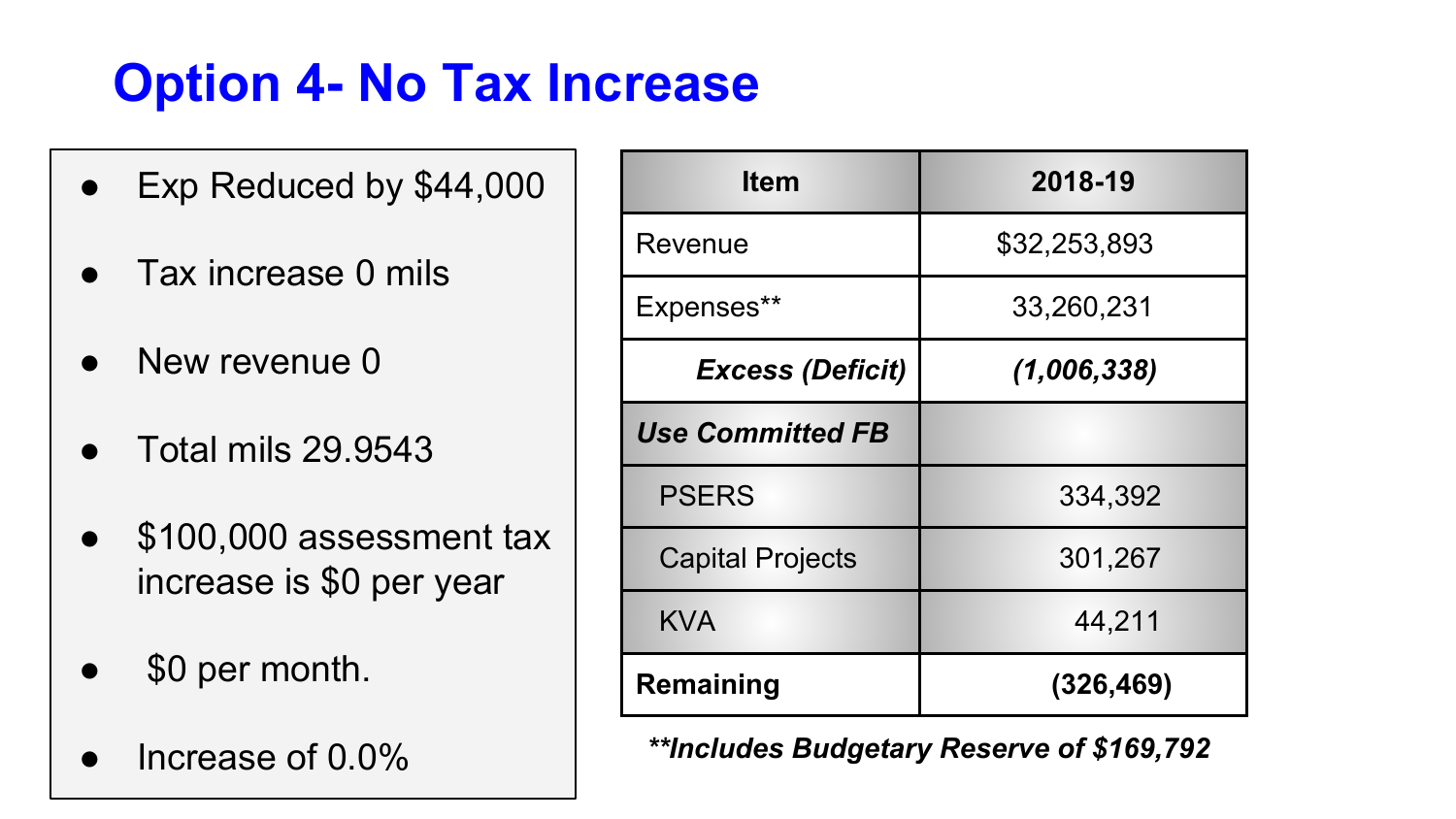## **Summary of Options**

|                      | <b>Option 1</b> | <b>Option 2</b> | <b>Option 3</b> | <b>Option 4</b> |  |
|----------------------|-----------------|-----------------|-----------------|-----------------|--|
| <b>Mils Increase</b> | .2331           | .7189           | .3594           | 0.0000          |  |
| <b>Total Mils</b>    | 30.1874         | 30.6732         | 30.3137         | 29.9543         |  |
| <b>Add'l Revenue</b> | \$156,253       | \$481,898       | \$240,928       | \$0             |  |
|                      |                 |                 |                 |                 |  |
| <b>Revenue</b>       | \$32,410,146    | \$32,735,791    | \$32,494,821    | \$32,253,893    |  |
| <b>Expenses</b>      | \$33,260,231    | \$33,260,231    | \$33,260,231    | \$33,260,231    |  |
| <b>Bottom Line</b>   | \$(850,085)     | \$(524,440)     | \$(765,410)     | \$(1,006,338)   |  |
|                      |                 |                 |                 |                 |  |
| Fund Bal 6/19        | \$4,632,138     | \$4,957,783     | 4,716,813       | 4,475,885       |  |